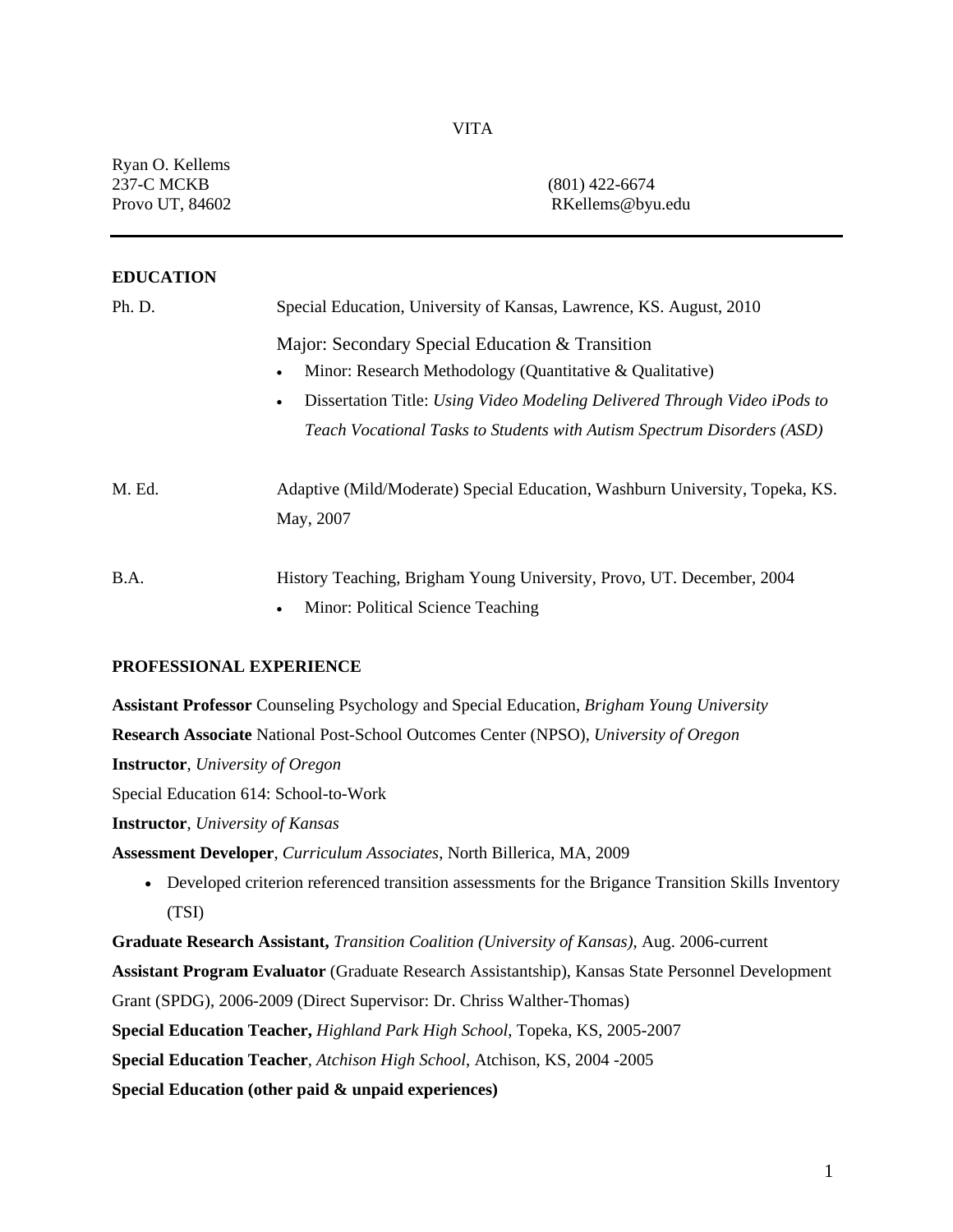- *Severe Behavioral and Emotional Disorders*, Capitol City High School, Topeka, KS, 2005. Taught summer high school math to students in a non-inclusive setting
- *Elementary Special Education,* Atchison Elementary*,* Atchison, KS, 2004. Worked as a paraeducator in a third grade inclusive classroom
- *Adaptive Special Education,* Timpview High School, Provo, UT, 2004. Taught resource English for students with LD
- *Severe Behavioral and Emotional Disorders*, Dan Petersen School, American Fork, UT, 2004. Worked with elementary age students in a segregated setting
- *Severe Behavioral and Emotional Disorders,* Heritage Residential Treatment Center, Orem, UT, 2002-2003. Worked as a counselor with adolescent age students in a residential setting

# **General Education (other paid & unpaid experiences)**

- *Secondary Social Studies,* Topeka West High School, Topeka, KS, 2004. Taught a class in Kansas History with an emphasis in improving students' study skills
- *Middle School Social Studies*, Oak Canyon Jr. High, Lindon, UT, 2004. Assisted in a general education social studies class
- *Secondary Social Studies*, Mountain View High School, Orem, UT, 2003. Assisted in a general education social studies class

## **GRANTS**

| From | <u>To</u> | Amount      | Grant Title / Funding Agency                                                                                                                                                                                                                                                                                                                                             |  |
|------|-----------|-------------|--------------------------------------------------------------------------------------------------------------------------------------------------------------------------------------------------------------------------------------------------------------------------------------------------------------------------------------------------------------------------|--|
| 2014 | 2016      | 39,614      | <b>Kellems, R.</b> <i>iAbility: Training Students to Conduct Intervention</i><br>Research in Educational Environments. McKay School of<br>Education, Brigham Young University                                                                                                                                                                                            |  |
| 2012 | 2015      | \$1,253,000 | Alverson C., Unruh D., Rowe D., Kellems R., Leinen., J.; STEPSS: State<br>Toolkit for Examining Post School Success.<br><b>Institute of Education Sciences</b>                                                                                                                                                                                                           |  |
| 2012 | 2013      | \$1253      | <b>Kellems R., iJobs:</b> Using iPads to teach vocational skills to students with<br>disabilities. Norma Krueger Career Outreach Fund, University of Oregon                                                                                                                                                                                                              |  |
| 2007 | 2012      | \$5,635,000 | Ottlinger, K., Petry K., Kellems R., Noonan P., Walther-Thomas C.,<br>Green, J.; CFDA No. 84.323A, State Personnel Development Grant,<br>(2007-2012): This project established a statewide capacity to recruit, train<br>and mentor special education teachers to meet the needs of diverse<br>learners in the state of Kansas.<br>United States Department of Education |  |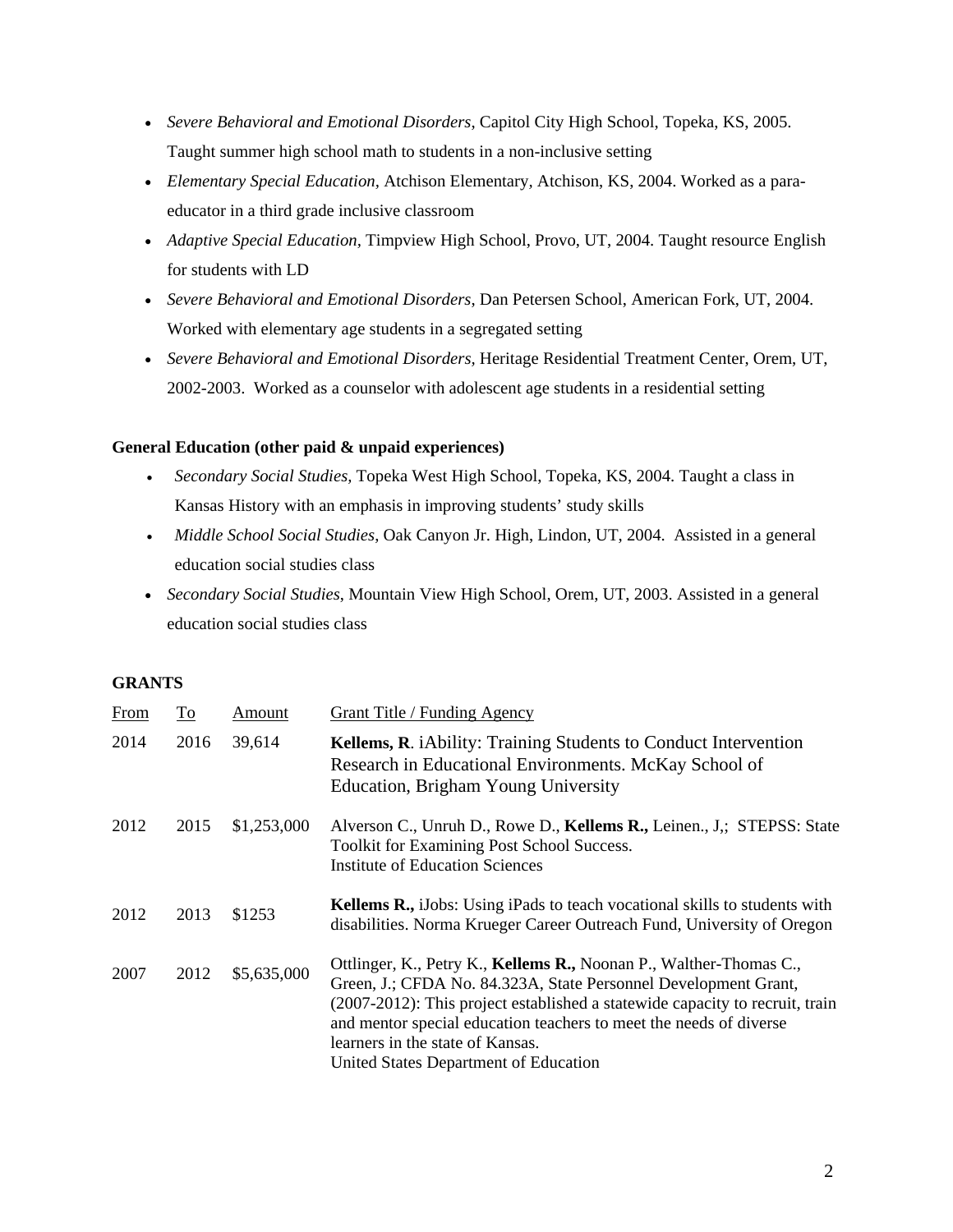# **TEACHING LICENSES & ENDORSEMENTS**

- 9-12 Adaptive Special Education (Kansas)
- 9-12 World History (Kansas)
- 9-12 US History (Kansas)
- 9-12 US Government (Kansas)

# **CLASSES TAUGHT**

*Brigham Young University* 

CPSE 420: Assessment and Evaluation of Students with Exceptional Needs

CPSE 403: Intro to Special Education

CPSE 480: Education and Multicultural Issues in Special Education

*University of Kansas* 

Special Education 326: Teaching Children and Youth with Disabilities in General Education

Special Education 856: Transition Education and Services

Special Education 858: Assessment for Transition Planning

Special Education 859: Interagency-colloboration

*University of Oregon*  Special Education 614: School-to-Work

## **SCHOLARSHIP**

## **REFREED ARTICLES (\*Student co-author)**

- **Kellems, R.O.,** (2014) How does the Presence of a Special Education Teacher impact Co-teachers' Behavior in an Inclusive Classroom. *Journal of Education and Human Development*
- Kennedy, M. J., **Kellems, R. O.,** Thomas, C. N., & Newton, J. R. (2014). Using content acquisition podcasts to deliver core content to preservice teacher candidates. *Intervention in School and Clinic.*
- Rowe, D., Alverson, C., Fowler C., Unruh D., **Kellems. R.,** Test W., (2014) Operationalizing Evidencebased Predictors in Secondary Transition: A Delphi study. *Career Development and Transition for Exceptional Individuals.* doi: 10.1177/2165143414526429
- **Kellems, R. O.,** & Morningstar, M. E. (2012). Using Video Modeling Delivered Through iPods to Teach Vocational Tasks to Young Adults With Autism Spectrum Disorders. *Career Development and Transition for Exceptional Individuals, 35(3*), 155-167.

Kennedy, M. J., Newton, J. R., Haines, S., Walther-Thomas, C., & **Kellems, R. O.** (2012).A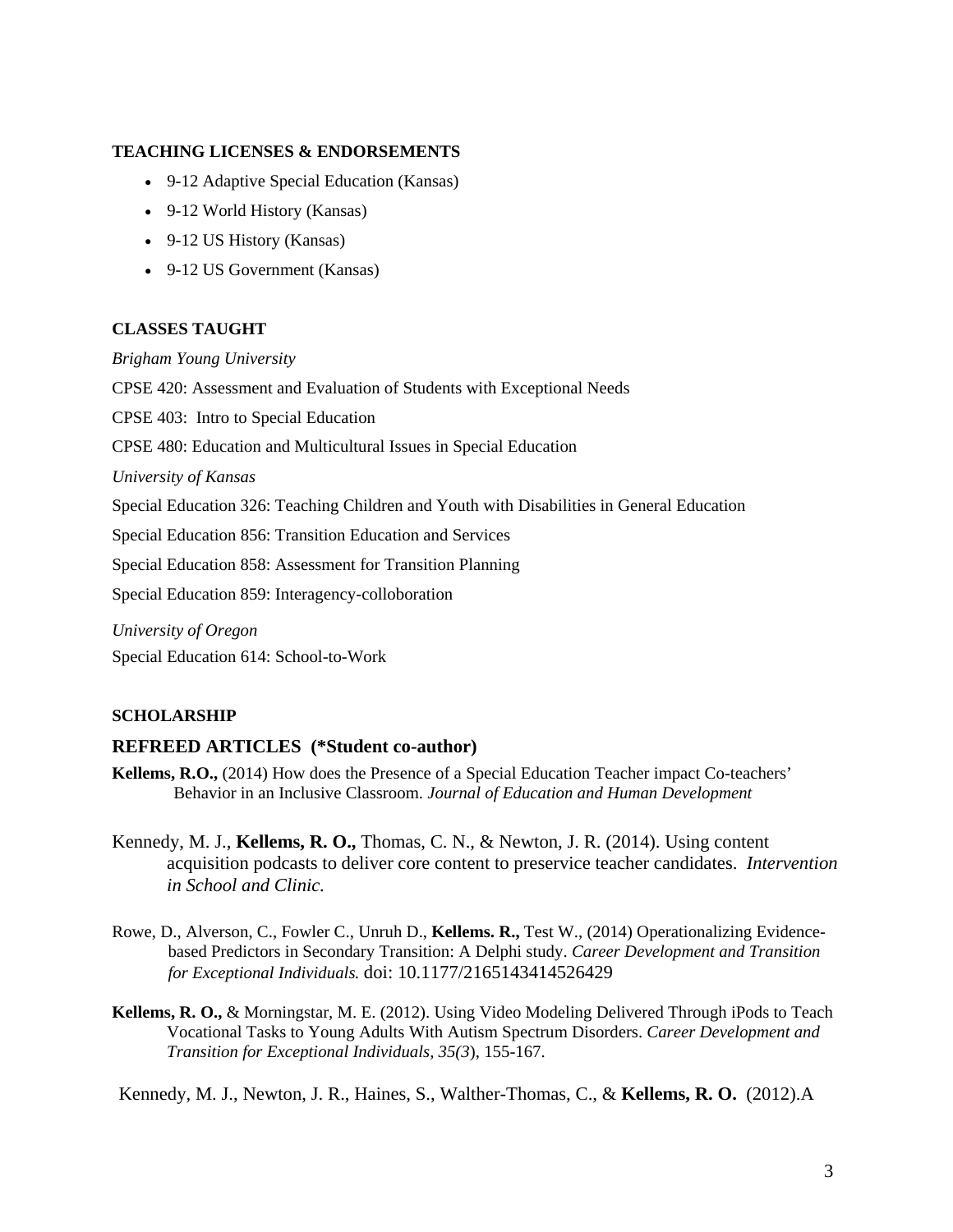triarchic model for teaching 'introduction to special education': Case studies, content acquisition podcasts, and effective feedback. *Journal of Technology and Teacher Education 20.* 251-275

- Kennedy, M, Hart, J., & **Kellems, R.** (2011). Innovation in teacher candidate preparation: Investigating the use of 'enhanced' podcasts to augment limited face-to-face instructional time. *Teacher Education and Special Education 34(2), 87-105.*
- **Kellems, R**., Morningstar, M. (2010). Tips for Transition. *Teaching Exceptional Children*. 43: (2), 60-68.
- Morningstar, M.E., Frey, B.B., Noonan, P., Ng, J., Clavenna-Deane, B., Graves, P., **Kellems, R.,** McCall, Z., Pearson, M., Bjorkman Wade, D., & Williams-Diehm, W. (2010). A preliminary investigation of the relationship of transition preparation and self-determination for students with disabilities in postsecondary educational settings. *Career Development for Exceptional Individuals. 33 (2),* 80- 94.

### **MANUSCRIPTS UNDER REVIEW AND IN PREPERATION**

**Kellems, R. O.,** Grigal M., Unger D., Simmons T., Bauder D., (Under Review) Using 21st Century Technology to Secondary Transition Skills. *Teaching Exceptional Children*

**Kellems, R. O.,** Springer B., (under review) It Takes a Village: How School Psychologists Can Get Involved with and Make A Difference in the Transition of Students with Disabilities to Life After School. *Preventing School Failure* 

- **Kellems, R. O.,** Rickard, T., \*Okray B., \*Washburn B., \*Sauer-Sagiv L., (under review) Using iPads to Film, Deliver and Implement a Video Prompting Intervention to Teach Independent Living Skills to Young Adults with Disabilities in a Community Based Transition Program. *Education and Treatment of Children*
- Hansen, B. **Kellems, R. O**. (in preparation) Graphing Single Case Research Designs in Apache OpenOffice Calc™. *Behavior Analysis in Practice*
- **Kellems, R.O.,** Rowe D., (in preparation) Factors Impacting Professional Development Opportunities for Special Education Teachers.

#### **BOOK CHAPTERS**

- Rowe, D., **Kellems R.O,** (2014) Preparing for Community Living and Full Inclusion in the Community. In M. Morningstar, *The Educators Guide to Implementing Transition Planning and Services.*  Baltimore , MD: Brookes
- **Kellems R.O,** (2014) Inclusion in General Education: Strategies for Embedding Transition in Academic Content. In M. Morningstar, *The Educators Guide to Implementing Transition Planning and Services.* Baltimore , MD: Brookes
- **Kellems, R. O**., & Rickard, T. H. (2013). "So that's what I do next": Video modeling with iPods and iPads. In W. L. Heward, *Exceptional children: An introduction to special education* (10th ed.) (pp. 150-151). Upper Saddle River, NJ: Pearson.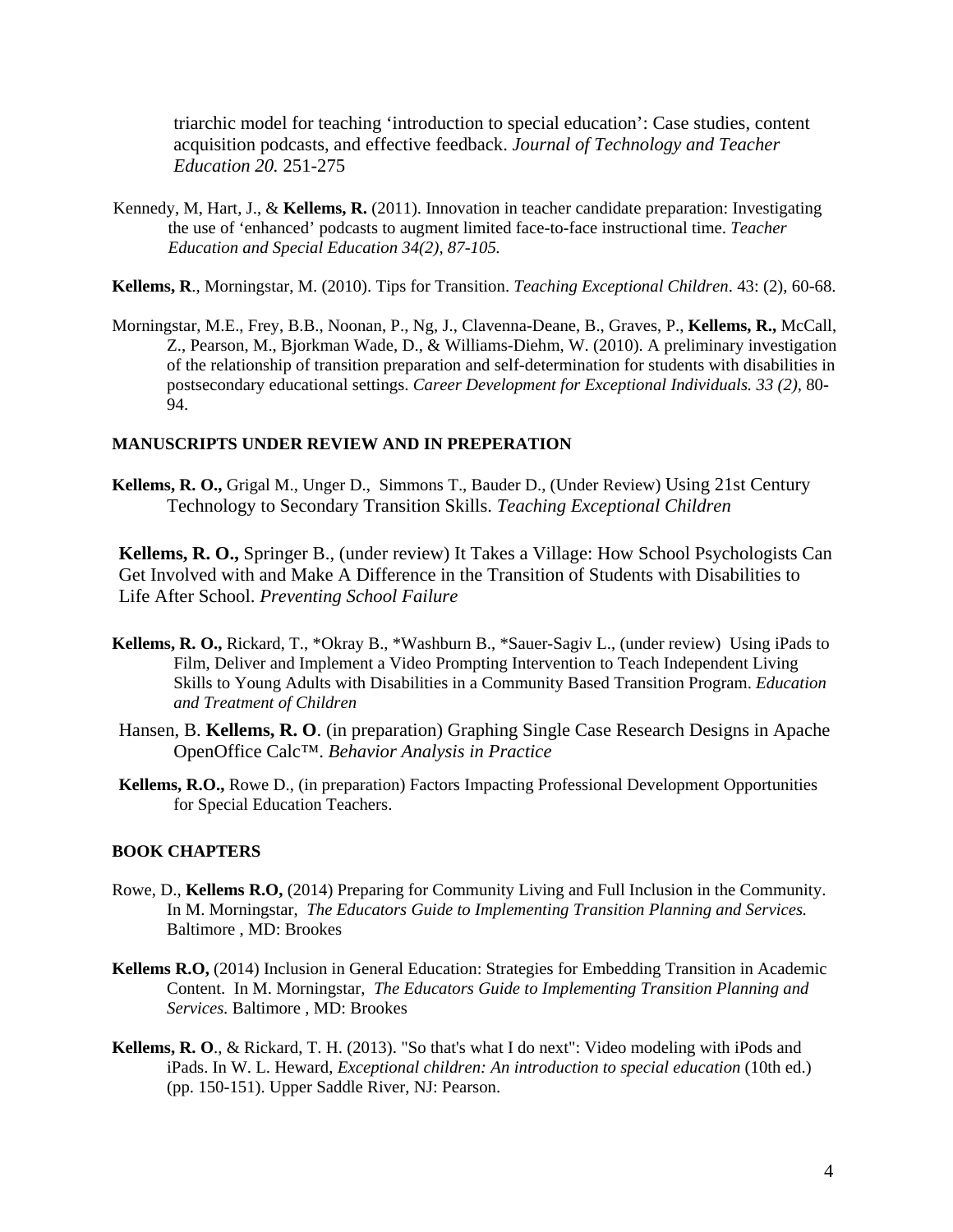#### **OTHER PUBLICATIONS AND TECHNICAL REPORTS**

- Rowe, D., Alverson, C., Fowler C., Unruh D., **Kellems. R.,** Test W., (2014) Predictor Implementation School/District Self Assessment. Eugene, OR, National Post-School Outcomes Center
- **Kellems, R.,** Unruh, D., Alverson C. Y., Rowe D., & Leinen J.,(2012) Part B Indicator 14: Checklist for Embedding I-14 Data into Statewide Longitudinal Data Systems (SLDS). Eugene, OR, National Post-School Outcomes Center
- Rowe, D. A., Unruh, D., **Kellems, R**., Leinen, J., & Alverson, C. Y. (2012, September). Do your Special Education Services Achieve the End Outcomes of IDEA? *DCDT Network Newsletter.* Retrieved from http://www.dcdt.org/wpcontent/uploads/2012/09/Fall2012.pdf
- **Kellems, R.,** (2011) Indicator 14 Data Dictionary. Eugene, OR, National Post-School Outcomes Center
- **Kellems, R., Unruh, D.** (2011) Indicator 14 Frequently Asked Questions. Eugene, OR, National Post-School Outcomes Center
- **Kellems, R.,** Unruh, D., (2011) Statewide Longitudinal Data Systems and Indicator 14: What you need to know. Eugene, OR, National Post-School Outcomes Center
- Alverson, C. Y., Unruh, D., Rowe, D. A., & **Kellems, R.** (2011). Post-school data collection question bank stage 2: Supplemental questions to address indicator 14. University of Oregon
- **Kellems, R**., Morningstar, M. (2009). *Tips for Transition:* Lawrence, KS: University of Kansas, Transition Coalition.
- **Kellems, R**., Morningstar, M., Angers, J. (2009) *Tips for Transition: Searchable Database*. Lawrence, KS: University of Kansas, Transition Coalition. Available: www.transitioncoalition.org.

### **NATIONAL REFEREED & INVITED PRESENTATIONS**

- **Kellems, R.,** (2014, November). *Video Modeling Using iPads What the Research Says: Tips and Tricks.* Paper presented at the Council for Exceptional Children's annual meeting of the Division on Career Development and Transition (DCDT), Cleveland, OH.
- \*Clements, K., **Kellems, R.,** (2014, November). *Video Modeling Does the Voice Matter.* Poster presented at the Council for Exceptional Children's annual meeting of the Division on Career Development and Transition (DCDT), Cleveland, OH
- **Kellems, R.,** (2014, November). *Video Modeling Practical Applications for Transition-Aged Youth.* Training presented at Region 4 Service Center, Houston, TX.
- **Kellems, R.,** (2014, November). *Video Modeling Classroom and School-Based Applications.* Training presented at Region 4 Service Center, Houston, TX.
- **Kellems, R.,** (2014, October). *Video Modeling Practical Applications for Special Education Practitioners.* Training presented at South Sanpete School District, Manti, UT.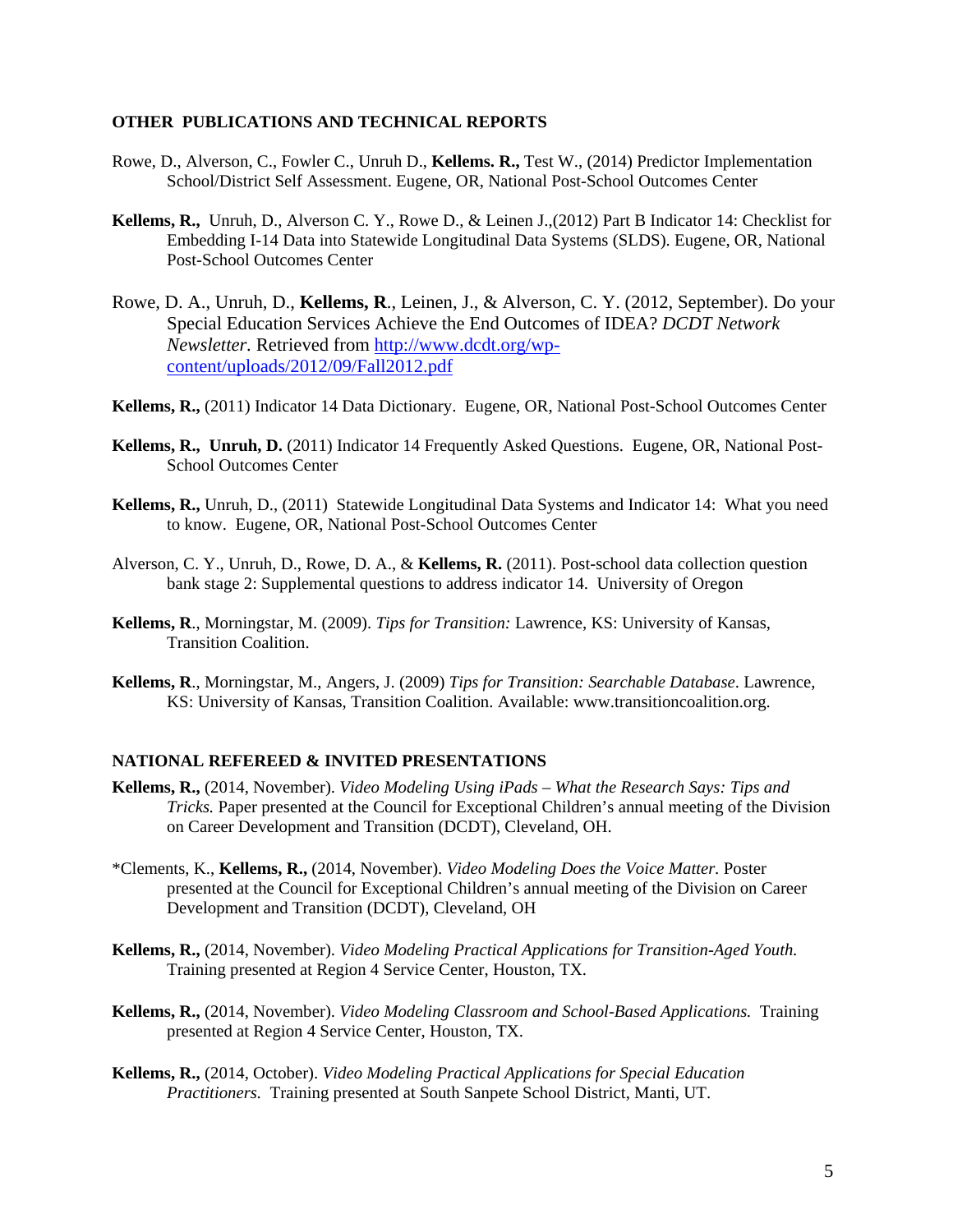- **Steed, K.**, Hansen, B., Kellems, R., Snow, A. (2014, June). Supporting members with disabilities and their families in religious settings. 138<sup>th</sup> Annual Meeting for American Association on Intellectual and Developmental Disabilities. Orlando, FL
- **Kellems, R.,** Rickard, T., (2014, April). *Using iPads to Film, Deliver and Implement a Video Prompting Intervention to Teach Independent Living Skills to Young Adults with Disabilities in a Community Based Transition Program.* Paper presented at the annual meeting of the Council for Exceptional Children; Philadelphia, PA. (acceptance rate 30%)
- Hansen, B., **Kellems, R.,** (2013 January). *Single Subject Research in the 21st Century: Practical Applications.* Lecture Presented to the Educational, Measurement, Inquiry and Evaluation Seminar Series; Provo, UT.
- **Kellems, R.,** (2013, November). *Using iPads to Teach Transition Skills to Young Adults in a Community-Based Setting.* Paper presented at the Council for Exceptional Children's annual meeting of the Division on Career Development and Transition (DCDT), Williamsburg, VA.
- Kellems R., (2013, June) *The Power of Data.* **Keynote** presentation of the Alabama Transition Leadership Academy; Auburn, AL.
- **Kellems, R.,** Rickard, T., (2013, April). *Using iPads to Teach Transition Skills to Individuals with Autism Spectrum Disorders in a Community-Based Setting.* Paper presented at the annual meeting of the Council for Exceptional Children; San Antonio, TX.
- **Kellems, R.** (2012, April). *Using Post High School Outcomes Data for Program Improvement.* Paper presented at the Utah Statweide Transition Conference; Layton, UT.
- **Kellems, R.,** Rowe, D., Alverson C., Unruh, D., (2012, April). *Using Administrative Data Sources and Statewide Longitudinal Data Systems to Report Post-School Outcomes.* Paper presented at the annual meeting of the Council for Exceptional Children; Denver, CO.
- **Kellems, R.,** Rickard, T., (2012, April). *Using iPads to Teach Transition Skills to Individuals with Autism Spectrum Disorders.* Paper presented at the annual meeting of the Council for Exceptional Children; Denver, CO.
- **Kellems, R.** (2012, February). *Technology and Transition.* Paper presented at the annual meeting of the Oregon Youth Transition Project; Hood River, OR.
- **Kellems, R.** (2012, February).*Transition Assessment.* Paper presented at the annual meeting of the Oregon Youth Transition Project; Hood River, OR.
- Rowe, D., **Kellems, R.** (2012, February). *Using Evidence-Based Practices to Improve Post-School Success.* Paper presented at the annual meeting of the Oregon Association of Vocational Special Needs Personnel (OAVSNP); Hood River, OR.
- **Kellems, R.** (2012, February). *iJobs Teaching Job Skills to Individuals with Disabilities .* Paper presented at the annual meeting of the Oregon Association of Vocational Special Needs Personnel (OAVSNP); Hood River, OR.
- **Kellems, R.,** (2012, January) Evaluating online professional development, NSTTAC webinar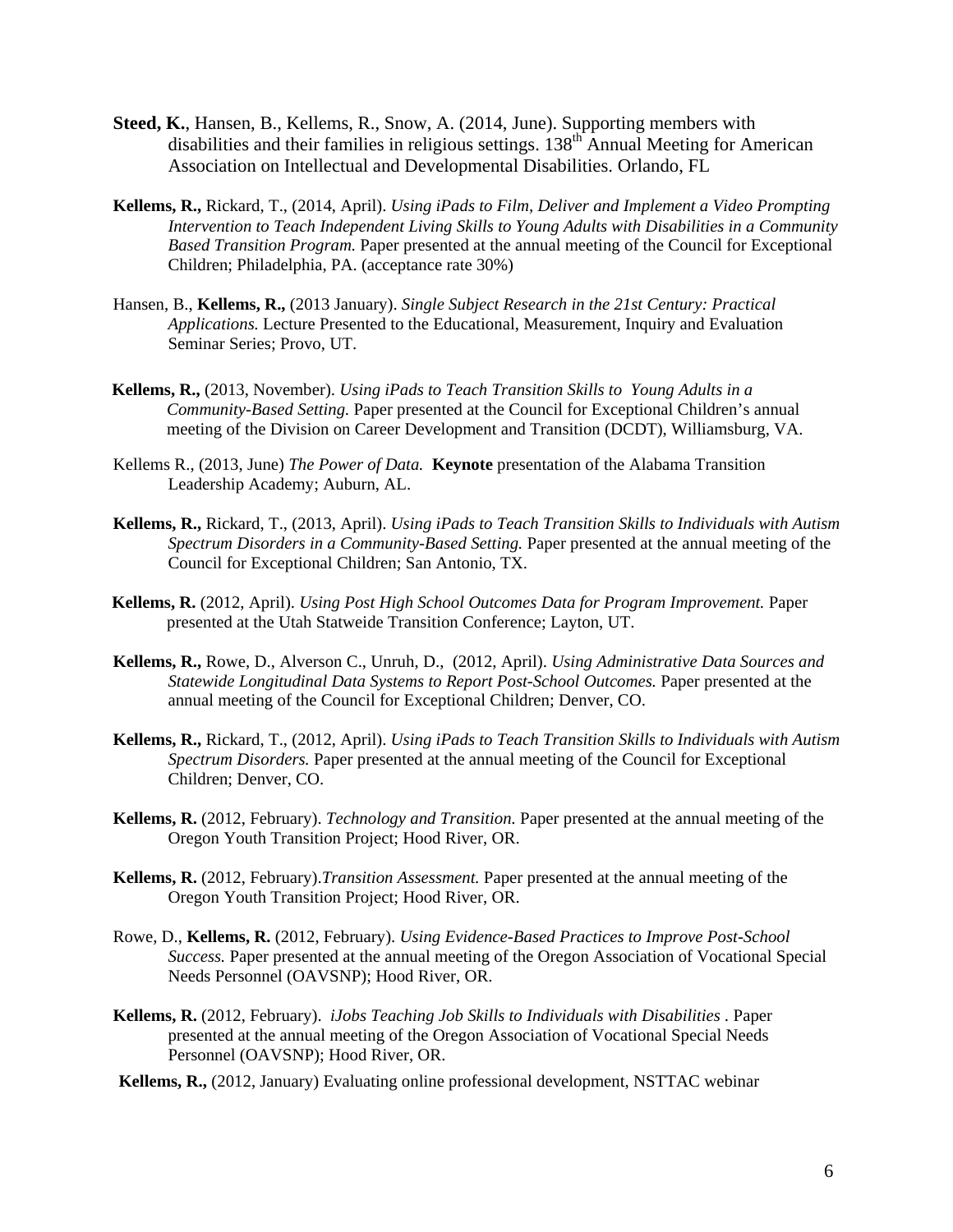- **Kellems, R.,** (2011, October). *Using Video Ipods and Ipads to Teach Vocational and Daily Living Tasks to Young Adults with Autism Spectrum Disorders* (ASD) Paper presented at the Council for Exceptional Children's annual meeting of the Division on Career Development and Transition (DCDT), Kansas City, MO.
- Alverson C., Rowe, D, **Kellems, R.,** Unruh, D., Leinen, J., (2011, October). *Using Post-school Outcome Data to Determine Effectiveness of Statewide Transition Programs* Paper presented at the Council for Exceptional Children's annual meeting of the Division on Career Development and Transition (DCDT), Kansas City, MO.
- Rowe, D, Alverson C., **Kellems, R.,** Unruh, D., Leinen, J., (2011, October). *Improving Outcomes with Evidence Based practices* Paper presented at the Council for Exceptional Children's annual meeting of the Division on Career Development and Transition (DCDT), Kansas City, MO.
- **Kellems, R.,** Rowe, D, Alverson C., Unruh, D., Leinen, J., (2011, October). *Exploring Administrative Data Sources (SLDS) to Report Post-School Outcomes (Indicator -14)* Paper presented at the Council for Exceptional Children's annual meeting of the Division on Career Development and Transition (DCDT), Kansas City, MO.
- **Kellems, R.** (2011, October). *Using Video Modeling via an iPod to Teach Vocational Routines to Students with ASD.* Paper presented at the Council for Exceptional Children's annual meeting of the Division on Career Development and Transition(DCDT), Kansas City, MO.
- **Kellems, R.,** (2011 August) Incorporating Indicator 14 into SLDS. Paper presented at the Office of Special Education Programs (OSEP) MEGA Conference. Washington, DC.
- **Kellems, R.** Khan, L. (2011, July). *Teaching Transition skills to students with Autism Spectrum Disorders(ASD).* Invited presentation given at the Oregon Youth Transition Project (YTP) Sumer Academy; Silver Falls, Oregon
- **Kellems, R.,** Alverson, C., (April, 2011) *Where do they go what do they do: Youth with disabilities after high school.* Paper presented at the North Dakota Statewide Transition Conference, Bismarck, ND.
- **Kellems, R.** (2011, April). *Using Video Modeling Delivered Through Video iPods to Teach Vocational Tasks to Students with Autism Spectrum Disorders (ASD).* Paper presented at the annual meeting of the Council for Exceptional Children; Washington, DC.
- **Kellems, R.** (2011, February). *Over 100 Tips for Transition.* Paper presented at the annual meeting of the Oregon Association of Vocational Special Needs Personnel (OAVSNP); Hood River, OR.
- **Kellems, R.** (2011, February). *Using Video Modeling Delivered Through Video iPods to Teach Vocational Tasks to Students with Autism Spectrum Disorders (ASD).* Paper presented at the annual meeting of the Oregon Association of Vocational Special Needs Personnel (OAVSNP); Hood River, OR.
- Hart, J., Kennedy, M & **Kellems, R.** (2010, May). *Innovation in Teacher Candidate Preparation: Investigating the Use of 'Enhanced' Podcasts to Augment Limited Face-to-Face Instructional Time*. Paper presented at the annual meeting of the American Educational Research Association;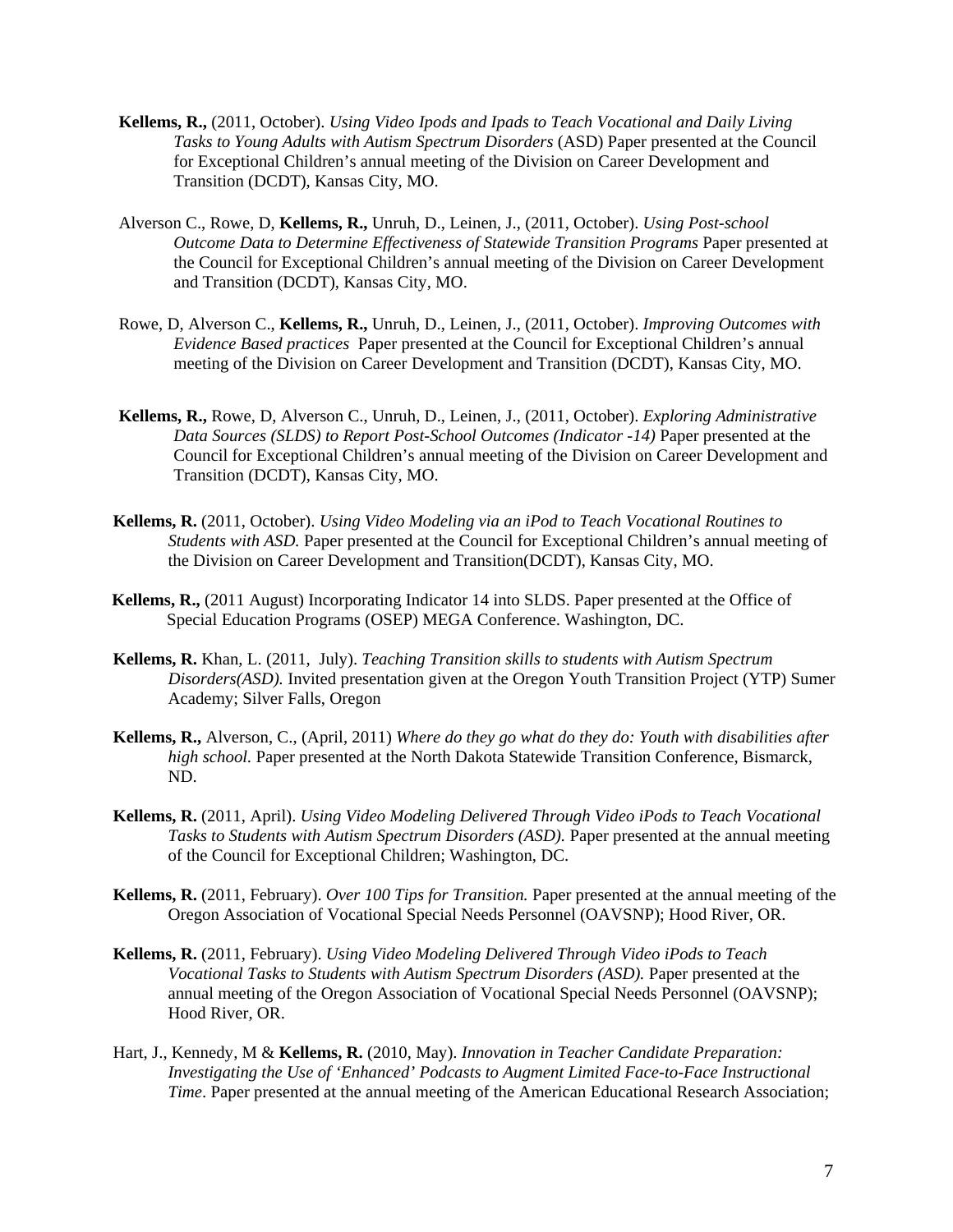Denver, CO.

- **Kellems, R.** (2010, April). *Using Video Modeling via an iPod to Teach Vocational Routines to Students with ASD.* Poster presented at the annual meeting of the Council for Exceptional Children; Nashville (CEC), TN.
- Kennedy, M, Hart, J., & **Kellems, R.** (2010, April). *Innovation in Teacher Candidate Preparation: Investigating the Use of 'Enhanced' Podcasts to Augment Limited Face-to-Face Instructional Time*. Paper presented at the annual meeting of the Council for Exceptional Children (CEC), Nashville, TN.
- Hart, J., **Kellems, R.,** & Kennedy, M. (2010, April). *Conducting Teacher Preparation Research Employing the Blackboard (Bb) Course Management System.* Paper presented at the annual meeting of the Council for Exceptional Children (CEC) Nashville, TN.
- **Kellems, R.,** Hart, J., & Kennedy, M. (2009, November). *Innovation in Teacher Candidate Preparation: Investigating the Use of 'Enhanced' Podcasts to Augment Limited Face-to-Face Instructional Time*. Paper presented at the annual meeting of the Council for Exceptional Children's Teacher Education Division (TED), Charlotte, NC.
- **Kellems, R**., Morningstar, M. (2009, October). *Over 100 Tips for Transition*. Paper presented at the Council for Exceptional Children's annual meeting of the Division on Career Development and Transition (DCDT)., Savannah, GA.
- Morningstar, M. E., Noonan, P., Frey, B., Ng, J., Nary, D., Clavenna-Deane, B., Graves, P., **Kellems, R.,** McCall, Z. & Pearson, M. (2009, October) *Impact of Transition Experiences on Post-Secondary Success.* Paper presented at the annual meeting of the Division on Career Development and Transition, Savannah, GA.
- **Kellems, R.** (2009, October). *Using Video Modeling via an iPod to Teach Vocational Routines to Students with ASD.* Paper presented at the Council for Exceptional Children's annual meeting of the Division on Career Development and Transition, Savannah, GA.
- **Kellems, R.,** & Morningstar, M.E. (2009, April). *Over 100 tips for transition.* Paper presented at Council for Exceptional Children International Convention, Seattle, WA.
- Kennedy, M., **Kellems, R**., & Cornett, J. (2008, November). *Using Faculty Interviews and Personalized Video to Introduce and Reshape Professional Development*. Paper presented at the annual meeting of the Council for Exceptional Children's Teacher Education Division.
- **Kellems, R**. (July 2008). *Free Online Resources & Technology for Transition*. Paper presented at the Missouri Department of Elementary and Secondary Education (DESE) Transition Institute, Springfield, MO.
- **Kellems, R**. (2008, June). *Video Modeling, Video-Self Modeling and Activity Schedules*. Paper presented at the Summer Transition Institute, Lawrence, KS.
- Pearson, M , Clavenna-Deane, B., Graves, P., **Kellems, R.,** McCall, Z. (2008, April). *Impact of Transition Experiences on Post-Secondary Success.* Poster presented at the annual meeting of the Council for Exceptional Children, Boston, MA.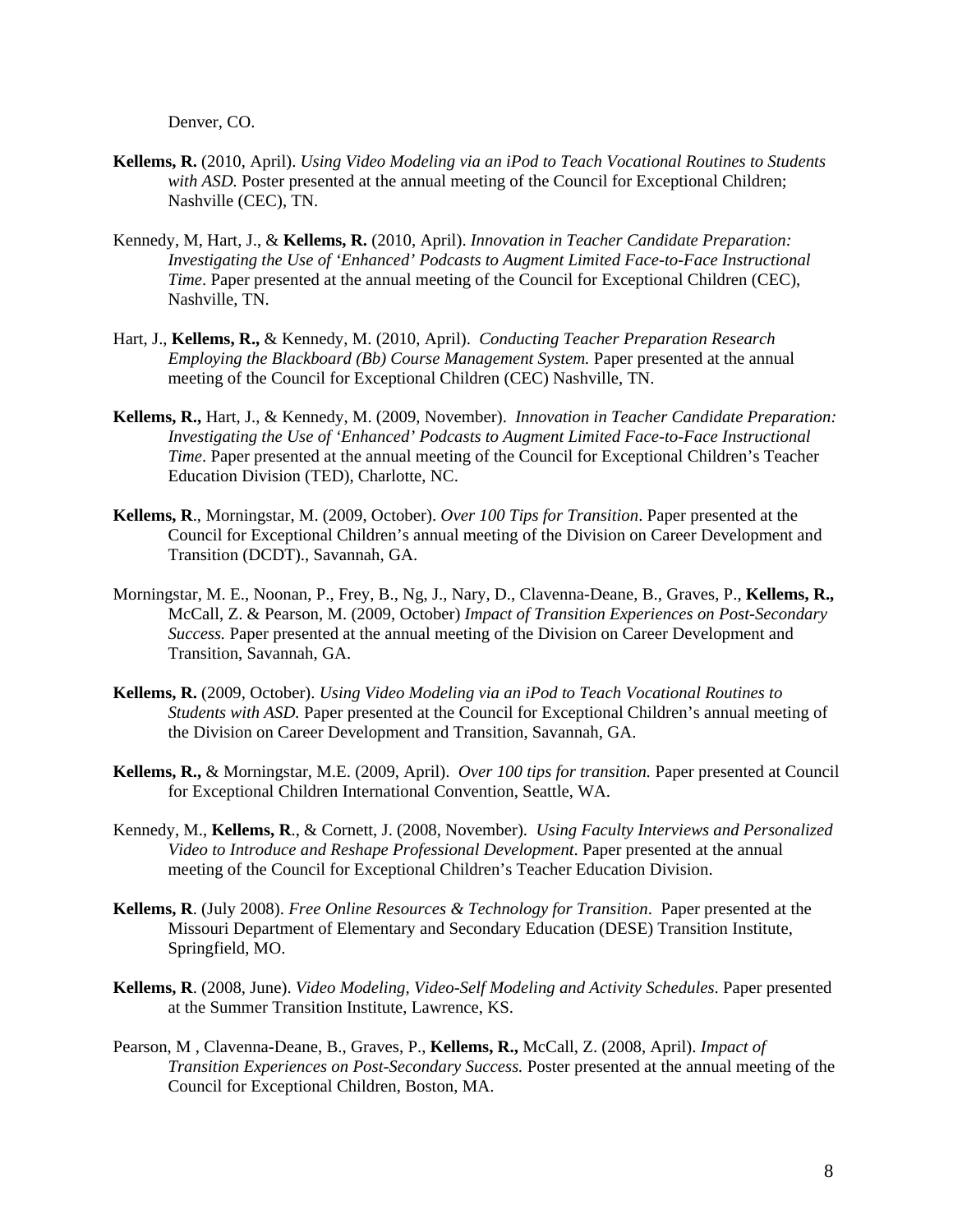- Morningstar, M. E., Noonan, P., Frey, B., Ng, J., Nary, D., Clavenna-Deane, B., Graves, P., **Kellems, R.**, McCall, Z. & Pearson, M. (2007, October). *Impact of Transition Experiences on Post-Secondary Success.* Paper presented at the Council for Exceptional Children's annual meeting of the Division on Career Development and Transition, Orlando, FL.
- Lattin, D, Morningstar, M. E., Gaumer-Erickson, A, **Kellems, R**.(2007, October). *Online Professional Development for Transition: Evaluating Effectiveness*. Paper presented at the Council for Exceptional Children's annual meeting of the Division on Career Development and Transition, Orlando, FL.

### **SERVICE**

#### **PROFESSIONAL SERVICE**

Division on Career Development and Transition (DCDT) 2014 conference- Personnel Preparation and Professional Development Strand Chair

Grant Reviewer-National Institute on Disability and Rehabilitation Research (NIDRR)

District Facilitator, Provo School District (2014). Utah State Planning Institute, Utah State Department of Education, Provo, UT.

Division on Career Development and Transition (DCDT) 2013 conference- Transition Education in Elementary and Middle Schools Strand Chair

Curriculum Committee 2012– University of Oregon, College of Education

Stakeholder- Workforce Data Elements, Common Education Data Standards (CEDS) project for the

National Center on Education Statistics (NCES)

Board Member (Webmaster), Council for Exceptional Children, Division on Career Development and Transition (DCDT) 2011-

Reviewer *Journal on Autism and other Developmental Disabilities (JADD)*

Reviewer *Remedial and Special Education* 

Reviewer *Exceptionality* 

Reviewer *Career Development for Exceptional Individuals* 

Faculty Senate (elected position), University of Oregon 2011-2013

Proposal reviewer 2010, 2011, 2012, 2013, 2014, 2015 Council for Exceptional Children International (CEC) conference

Proposal reviewer 2010, 2011, 2012, 2013, 2014 Division on Career Development and Transition (DCDT) conference

Positive Behavior Support (PBS) Consultant, 2008, Topeka, KS, Public Schools

State Facilitator, Idaho (2007), Wisconsin (2008) & Massachusetts (2009), State Planning Session,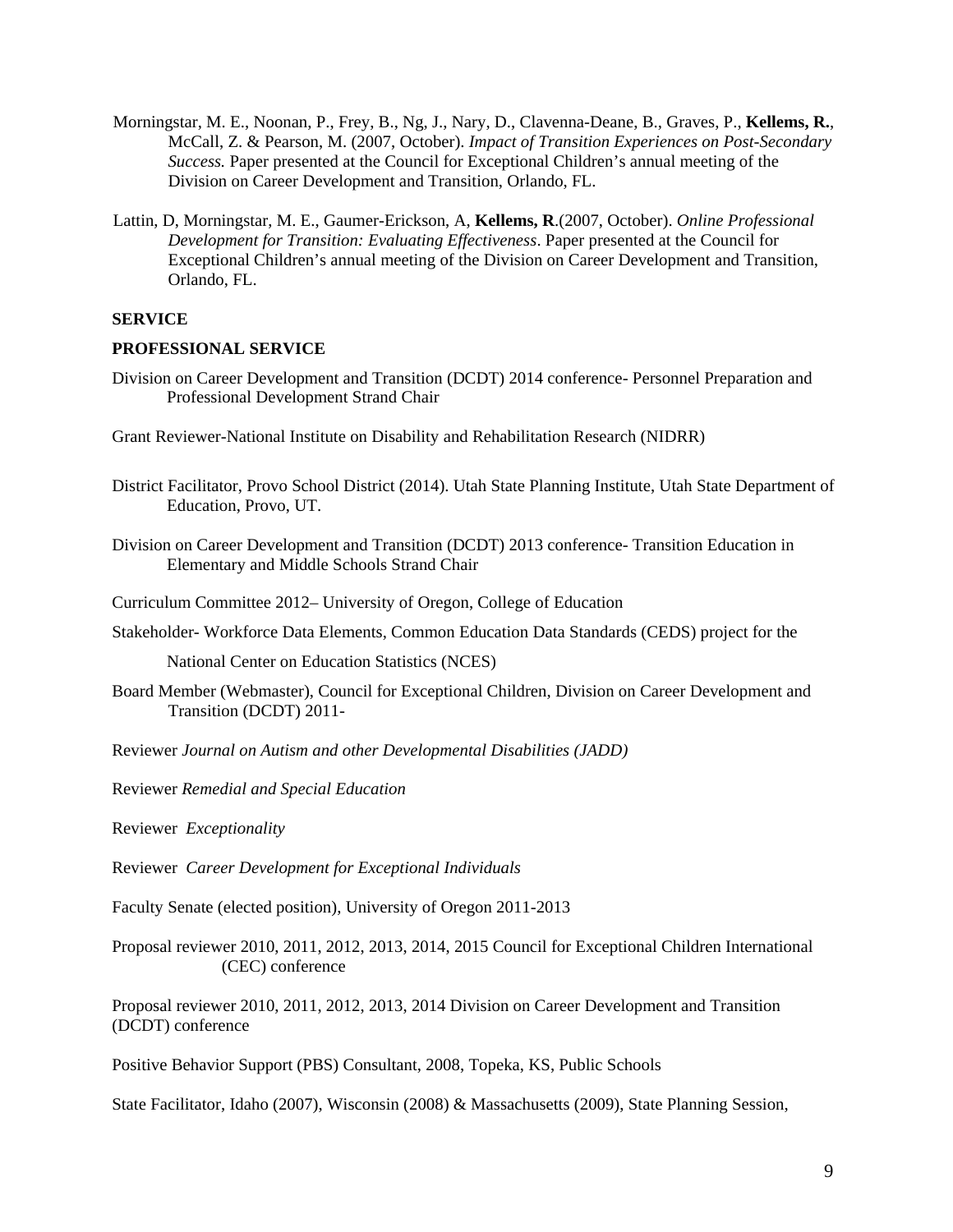National Secondary Technical and Training Assistance Center, Charlotte NC

Student Intervention Team Member, 2005, Atchison, KS, High School

## **LOCAL SERVICE**

Member- Utah Transition Action Team

Transition Consultant, 2013-2014 Provo School District, UT

Transition Consultant, 2013-2014 Wasatch School District, UT

Transition Consultant, 2014 Alpine School District, UT

### **UNIVERSITY SERVICE**

Chair, CPSE, SPED MS Graduate Recruitment Committee 2013- Positive Behavior Support Initiative Team Member, 2013, Brigham Young University, Provo, UT

# **PROFESSIONAL MEMBERSHIPS**

 Council for Exceptional Children (CEC) (Division on Career Development and Transition, Teacher Education Division, and Technology and Media Division)

## **AWARDS, VOLUNTEER WORK, & ACHIEVEMENTS**

| 2014      | 1st place Mentored Research Conference- Clements, Kyle* (MUR Student) & Kellems         |  |
|-----------|-----------------------------------------------------------------------------------------|--|
|           | R.O., Video Modeling Does the Voice Matter                                              |  |
| 2006-2010 | Doctoral Fellow, University of Kansas Secondary Special Education and Transition        |  |
|           | Leadership Personnel Preparation Project (KU-SET) (2006-2010). U.S. Department of       |  |
|           | Education, Office of Special Education Programs                                         |  |
| 2008      | Community Volunteer, Topeka, KS, Public Schools, Vocational Work Placement              |  |
|           | Program                                                                                 |  |
| 2007-2009 | Recipient of the Grace M. Phinney Scholarship, School of Education, University          |  |
|           | of Kansas                                                                               |  |
| 2005      | Recipient, of the Score of Excellence on the PRAXIS II PLT test (top 10 <sup>th</sup> ) |  |
|           | percentile)                                                                             |  |
| 1999      | 100 hours of volunteer service for Americorp, and the Salvation Army in urban settings  |  |
| 1998      | Co-Director after-school program at a homeless shelter in Downtown St. Louis            |  |
| 1995      | Recipient of Eagle Scout Award                                                          |  |